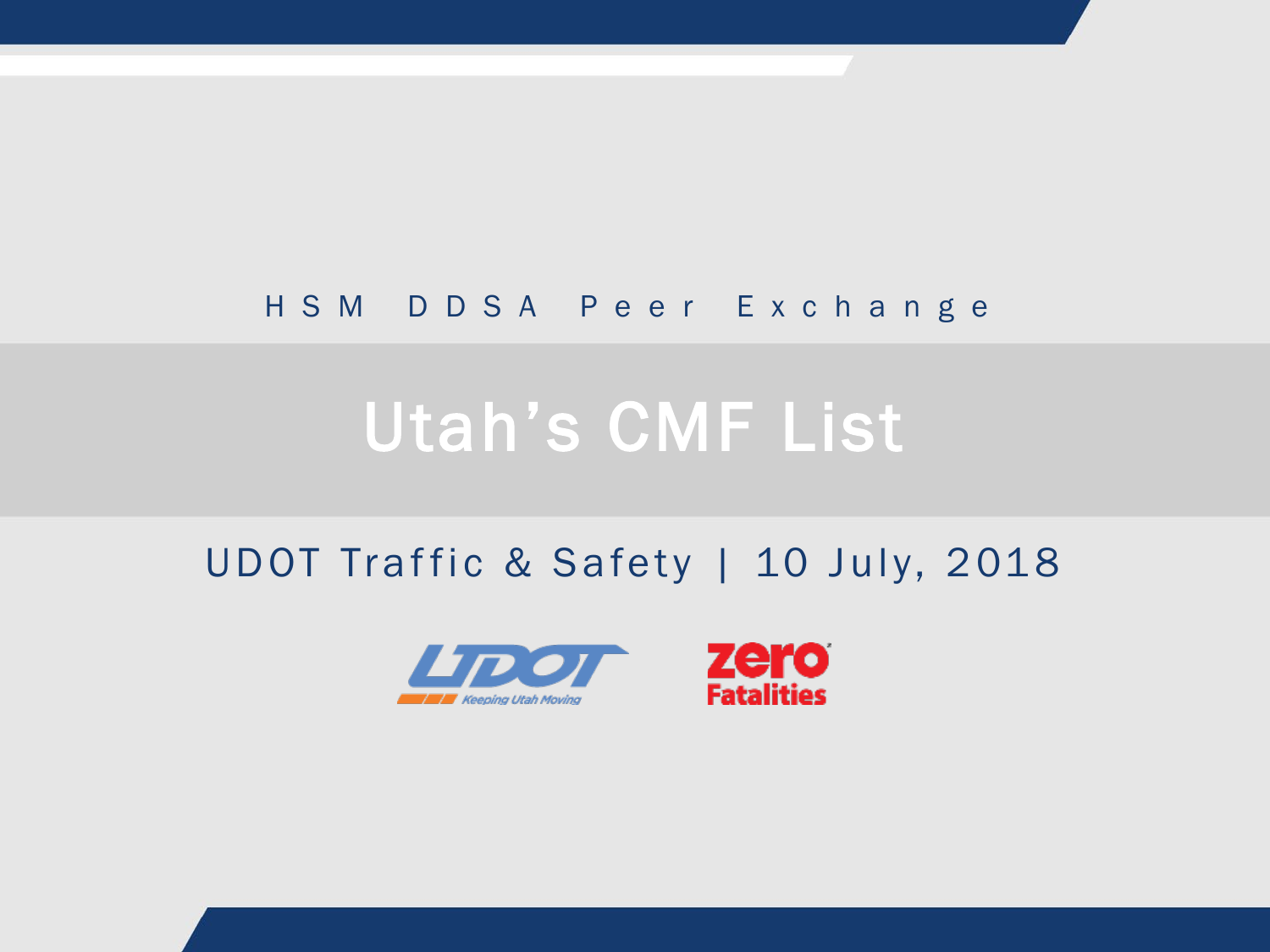## UDOT's General Use of CMFs



• Since the '90s, UDOT has used CMFs (CRFs) to calculate benefit cost ratios (B/C) associated with:

oHazard Elimination Program

oHighway Safety Improvement Program (HSIP)

- UDOT's use of B/C and CMF has evolved over time to include:
	- oEvaluation of safety projects
	- oPeriodic evaluation of design alternatives for high profile projects
	- $\circ$  Quantification of design exceptions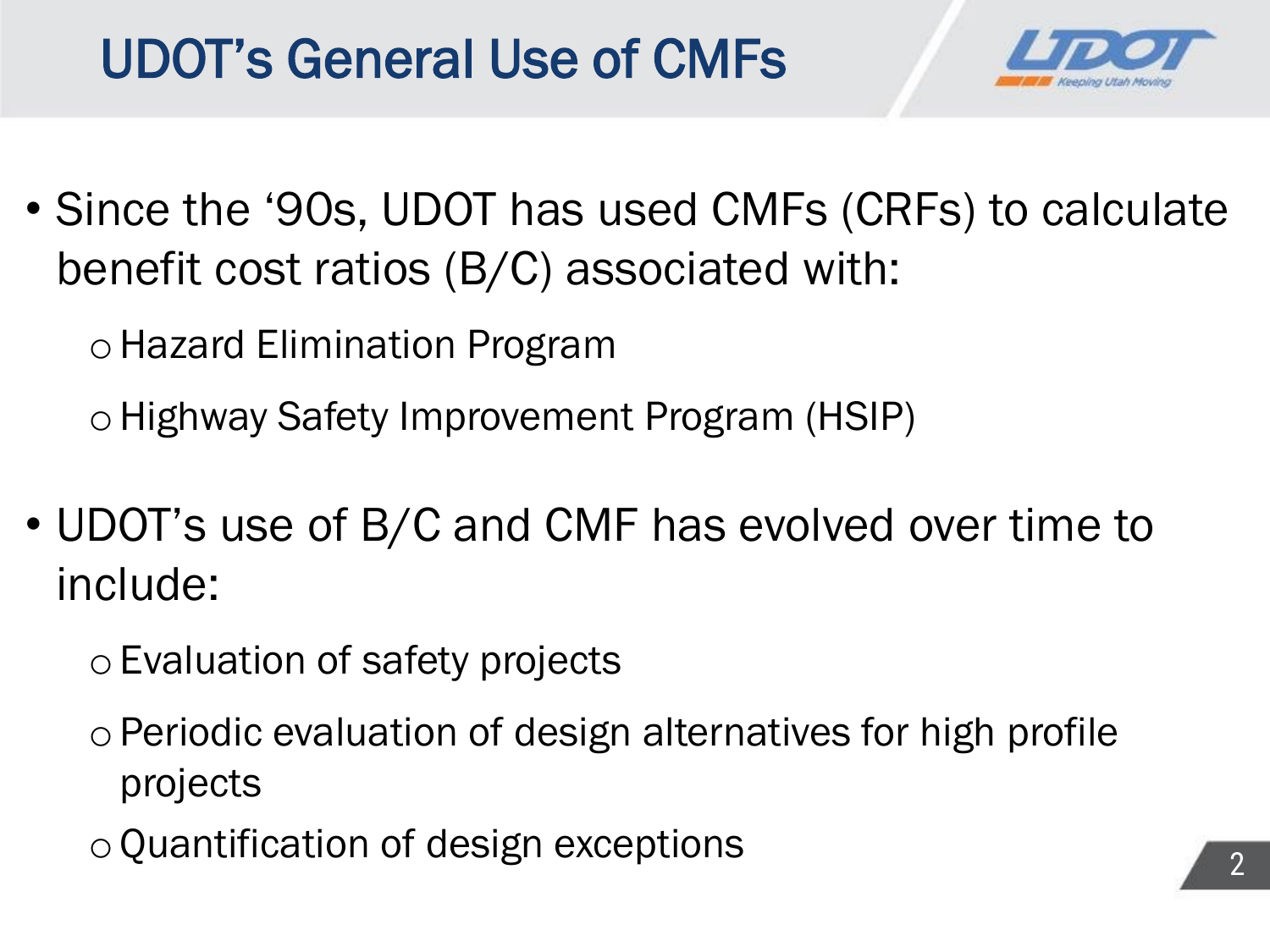## Timeline of UDOT's CMF List



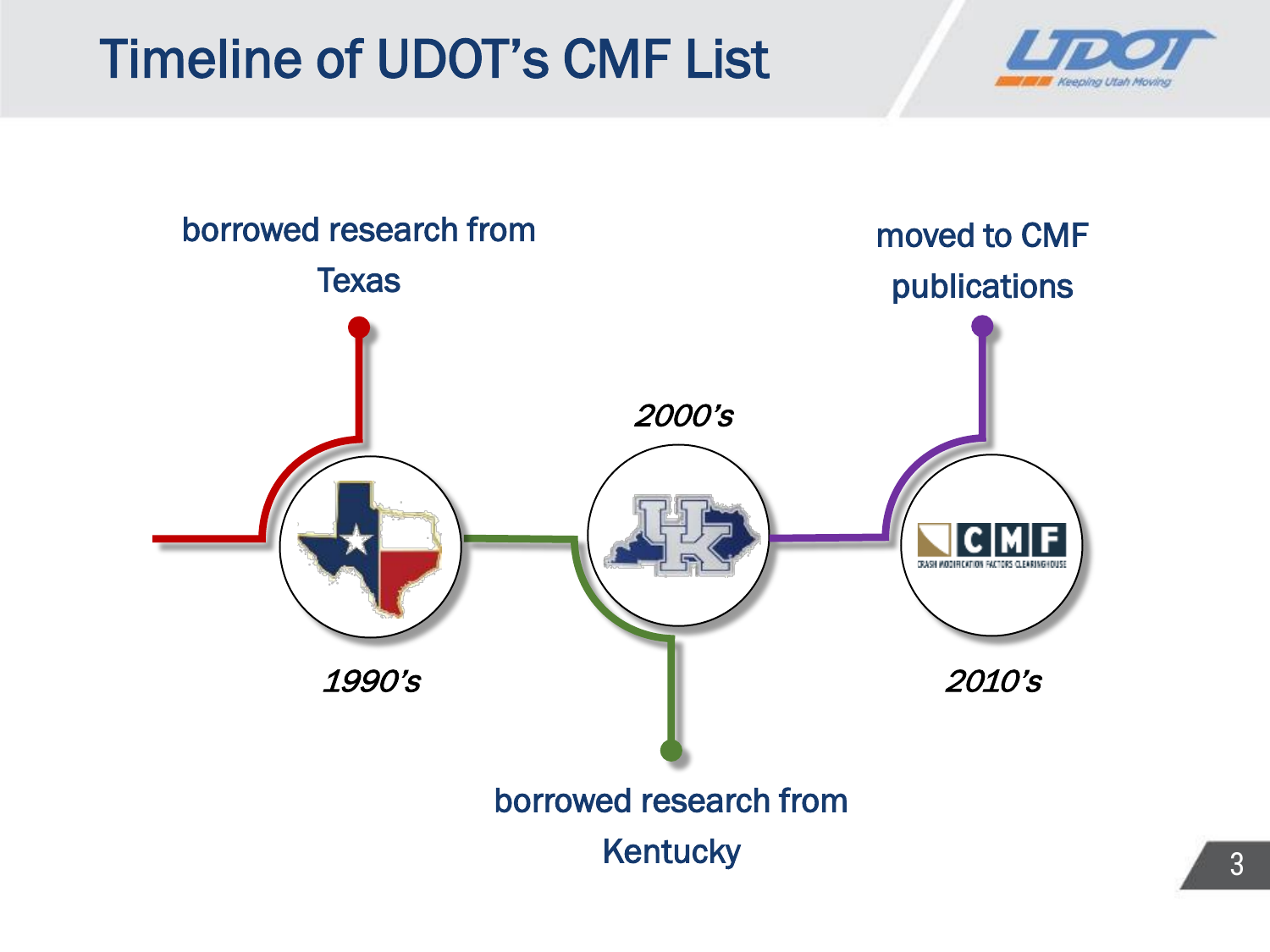



- Search on "rumble" as the Clearinghouse countermeasure name:
	- $\circ$  689 CMFs in total
	- o348 CMFs for shoulder rumble strips
	- $\circ$  Values range from 0.9 to 0.21 for SV-ROR all severity level.
- Constantly changing
- Consistent process
	- oVaried backgrounds, training, and experience
	- $\circ$  CMF application
	- oApples to apples comparisons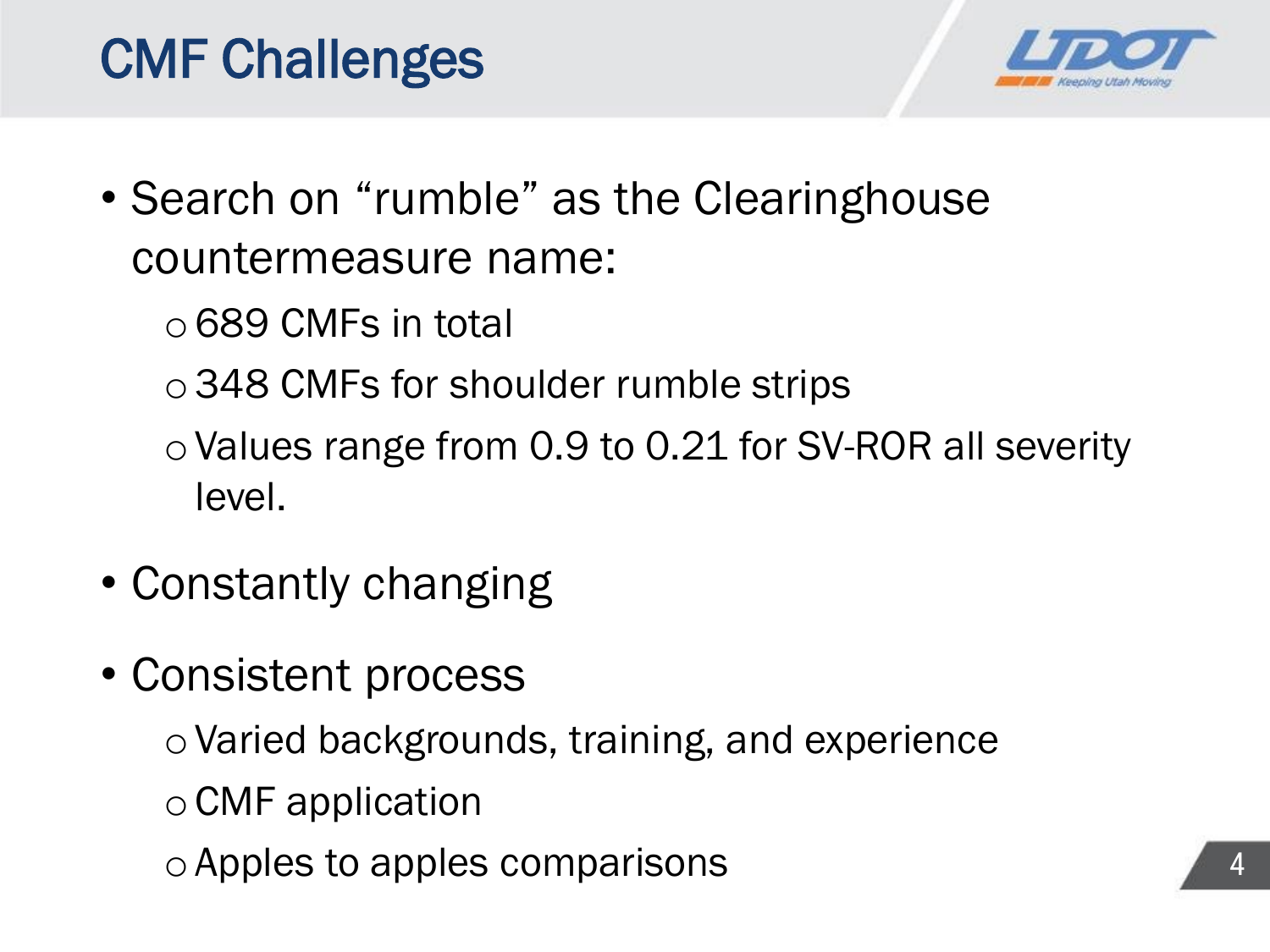### Annual Review Process



#### 1. Review Current CMF list

- o Check references
- o Look at source reliability
- o Review research for selected studies
- 2.Remove outdated CMFs
- 3. Add CMFs that have become a focus
- 4. Simplify application for automation purposes
- 5.Republish new CMF list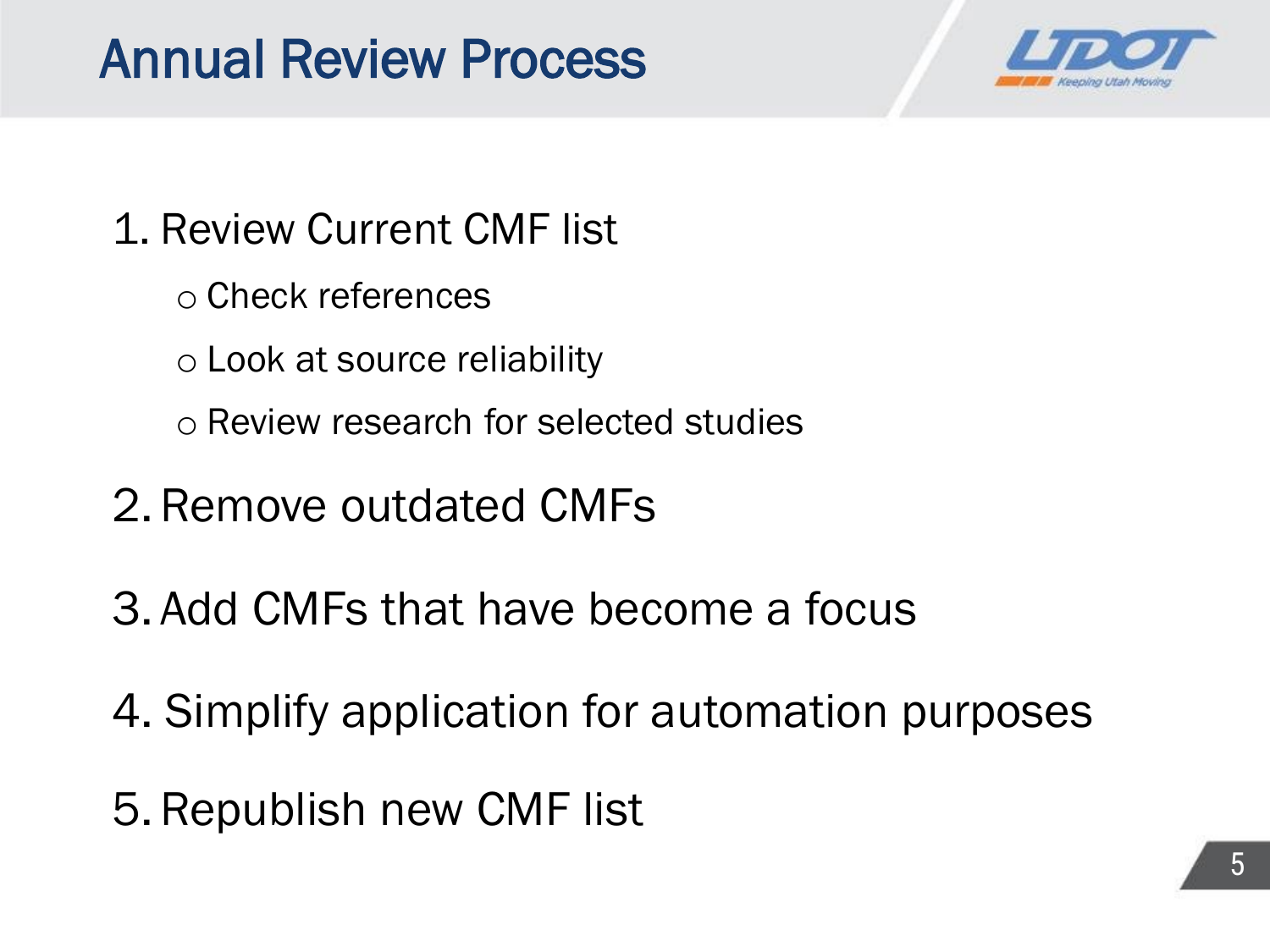### UDOT's CMF list



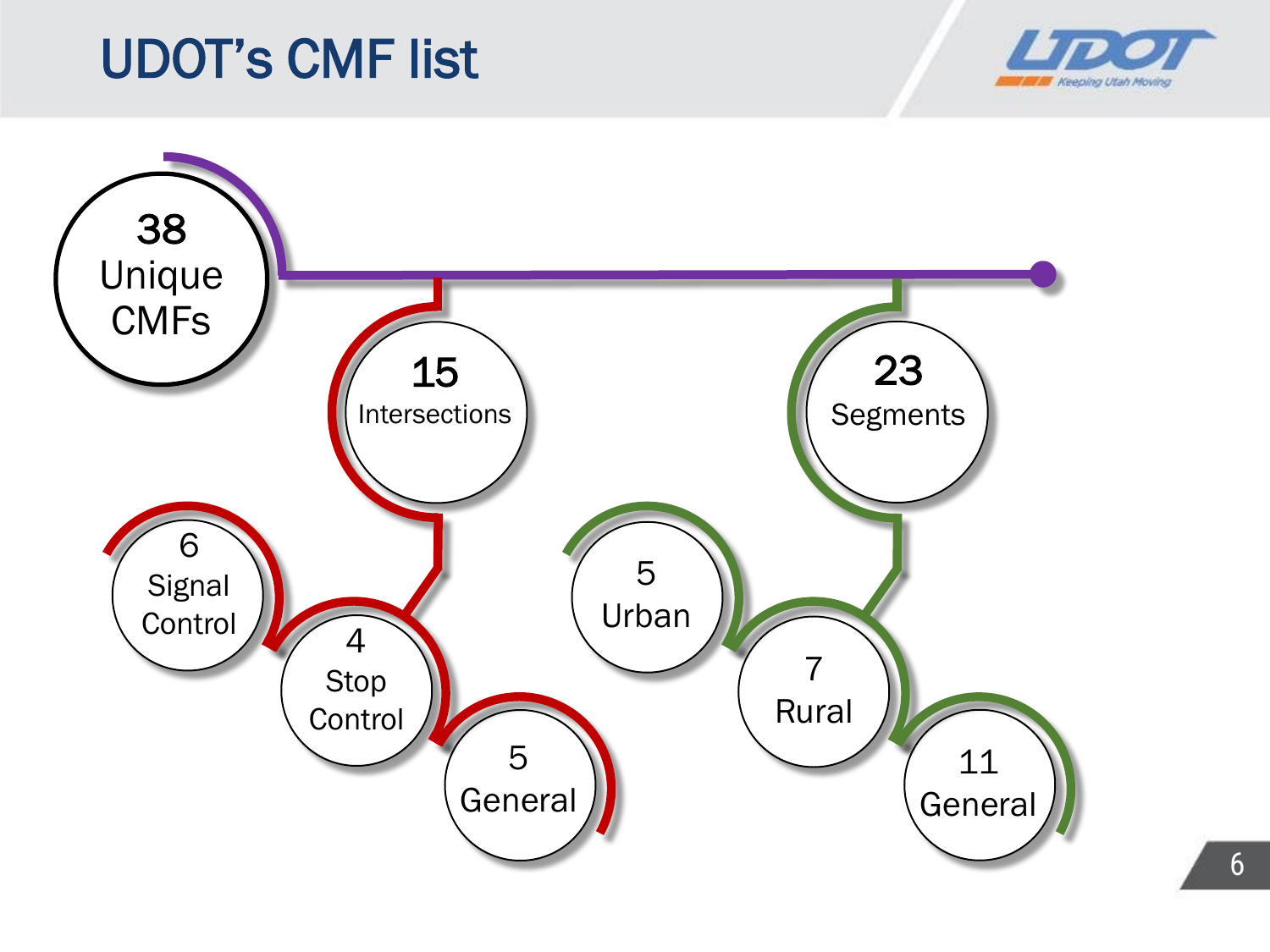## UDOT's CMF list Information



7

#### Information Included

- Manner of Collision
- Countermeasure
- Crash Events Addressed
- Service Years
- Unit
- Unit Cost
- Facility Characteristics
- CMF by Crash Severity
- Std. Error
- Reference Link
- Comments

Rural Segment Example: Run off road left Install centerline rumble strips Roadway departure crashes to the left 10 mile \$10,000 - \$30,000 Undivided 0.86 all severities 0.05 [http://www.cmfclearinghouse.org](http://www.cmfclearinghouse.org/) SOURCE: Highway Safety Manual (AASHTO, 2010) Table 13-46 by manner of collision.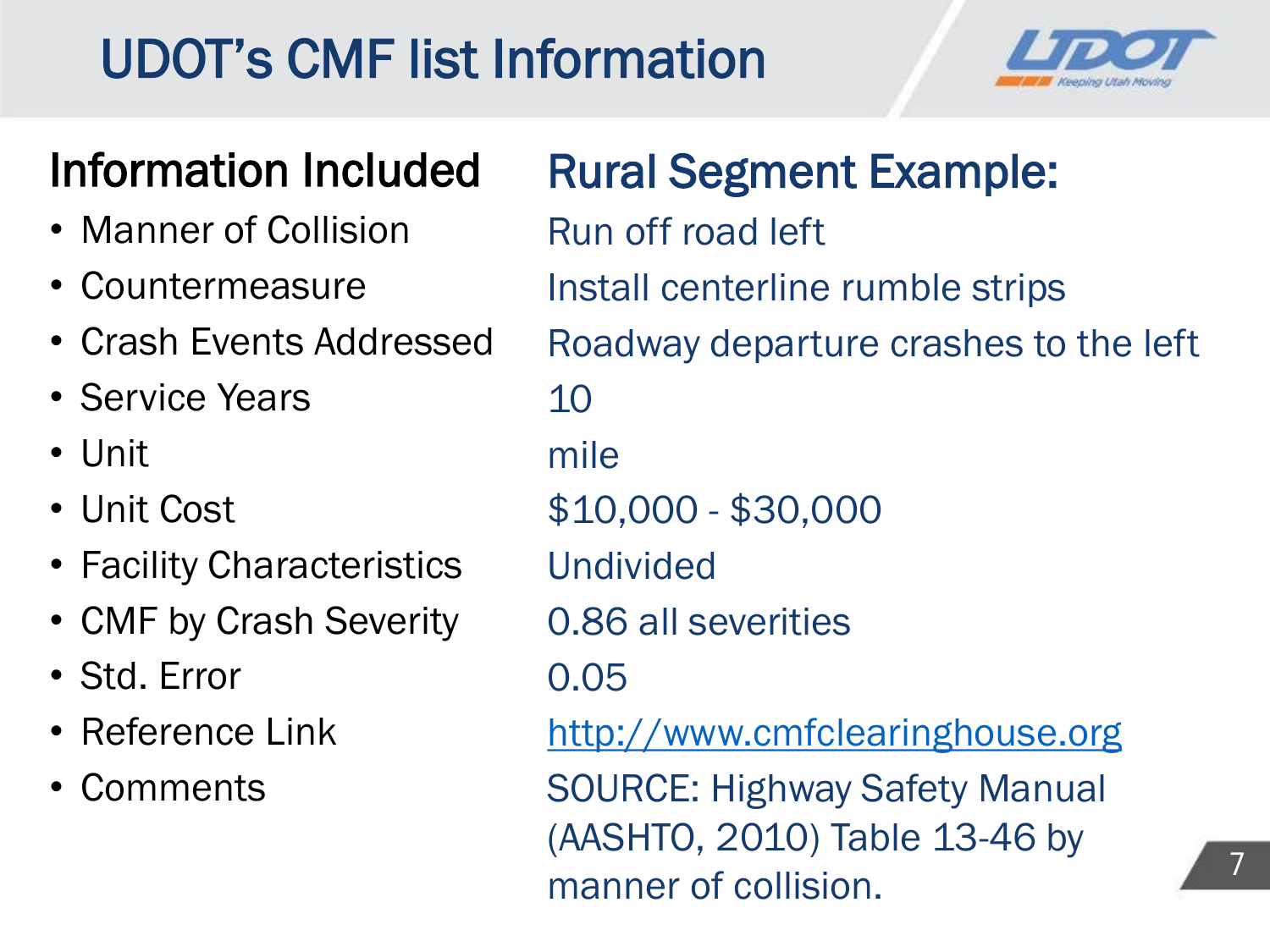## When "not on UDOT's list"



• CMF clearinghouse

oCompare using clearinghouse tools  $\circ$  Prioritize by Star ranking o*The Handbook of Road Safety Measures*

- Consider other countermeasures that address similar crash characteristics
- Request UDOT approval



it also pro sarchers on best practice: h quality CMFs

#### **Recently Added CMFs**

| relide a ratischmodian - Inista I cable modian<br>1.049 | thousand that the stand-                               | <b>Install an Intersection</b><br>a multiple to see a many seguitorial<br>(JOWE) with post |
|---------------------------------------------------------|--------------------------------------------------------|--------------------------------------------------------------------------------------------|
| <b>FIST</b>                                             | EMP: 0.76                                              | manual collection in a favorage.<br>measures) and flashers                                 |
| whitepacities:                                          | GBI 24<br><b>Conditioner Other</b>                     | and artist area and that<br>intertection on major:                                         |
| nde several p. Al.                                      | <b>Crash revertor:</b><br><b>Lability were company</b> | <b>MANUFACTURE</b>                                                                         |
|                                                         |                                                        | 04110334                                                                                   |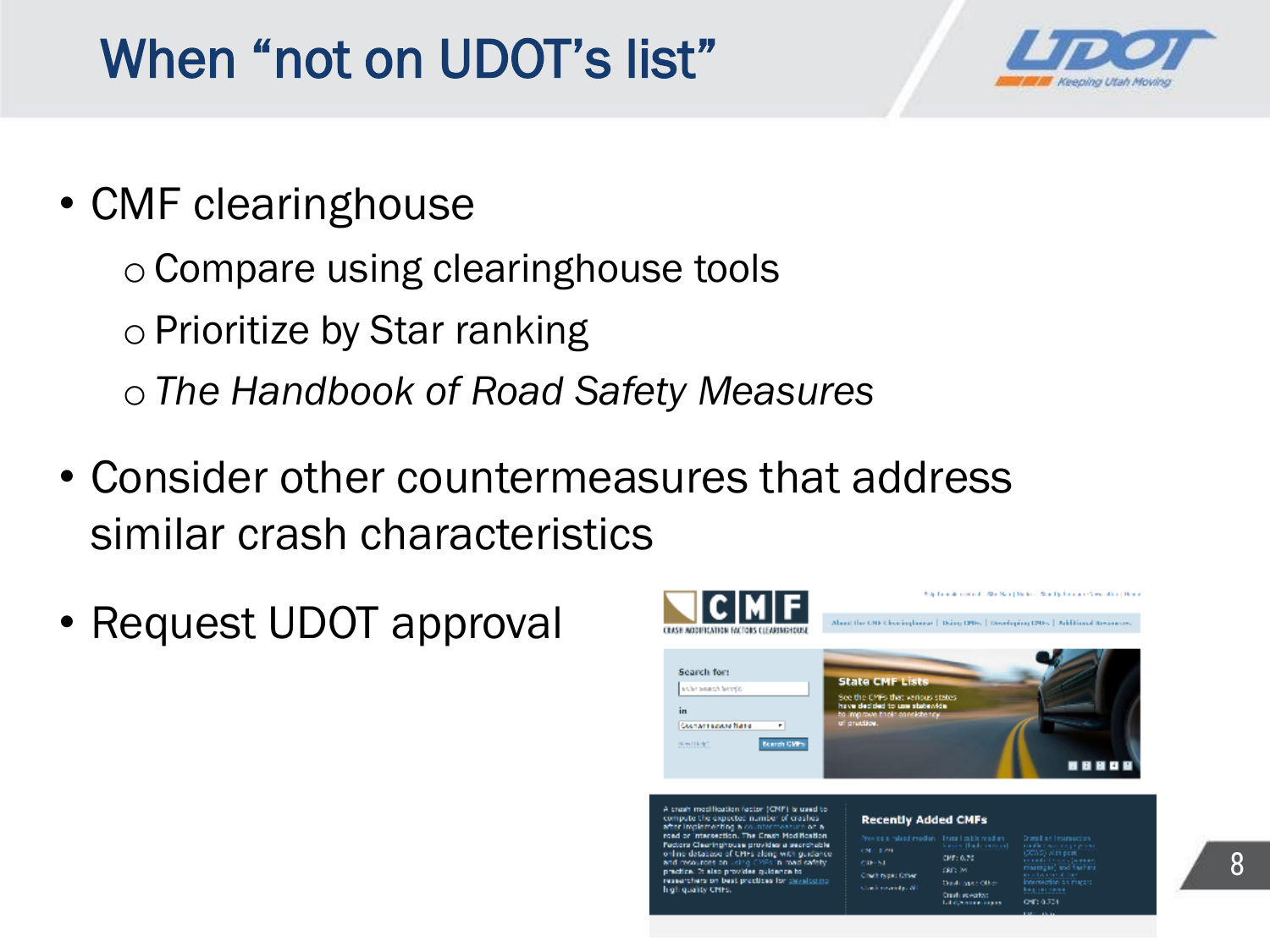### UDOT CMF List





Skip to main cardoot | Notice | Sign Sip for Jor Je Neveletter, | Home

About the CMF Clearinghouse | Using CMFs | Developing CMFs | Additional Resources

#### Hame . Resources . State Selected CNP Lion.

#### **State Selected CMF Lists**

Several states have developed their own internal state CMF lists. Generally, the states compiled these lists so that there would be consistency in CMF use across their state. These CMFs were identified from the CMF Clearinghouse as well as other resources. The information below may be helpful for other states who are considering developing their own state CNF list.

Ensuring Consistency in Decision Making: Why and How Your State Should Develop a State CMF List

This two-page flyer summarizes the benefits of developing a state CMF list and some of the potential questions to consider.

#### Links to State CMF Lists

The table below provides links to lists of state selected CMFs. These lists represent the CMFs that are being used in the respective state. Generally, the states compiled these lists so that there would be consistency in CMF use across their state. These CMFs were identified from the CMF Clearinghouse as well as other resources.

| State                    | Contact                                                                   |
|--------------------------|---------------------------------------------------------------------------|
| Colorado CMF List        | David Swenka<br>david.swenka@state.co.us                                  |
| <b>New York CMF List</b> | Rob Limoges<br>Robert.Limoges@dot.ny.gov                                  |
| North Carolina CMF List  |                                                                           |
| <b>Oregon CMF List</b>   | Christina McDaniel-Wilson<br>christina.a.mcdaniel-wilson@odot.state.or.us |
| Pennsylvania CMF List    |                                                                           |
| <b>Texas CMF List</b>    | Darren McDaniel<br>Darren.McDaniel@txdot.gov                              |
| <b>Utah CMF List</b>     | Scott Jones<br>wsjones@utah.gov                                           |
| Wisconsin CMF List       |                                                                           |

- **About the Clearinghouse**
- . How to Develop and Use CMFs
- . How to Develop and Use SPFs
- · Trainings
- . Highway Safety Manual
- · Resources for Countermeasure Selection.
- · Resources for Cost **Benefit Analysis**
- Resources for Behavioral Countermeasures
- · International Resources
- · Publications
- · CMF Update (e-Newsletter)
- In the News
- · Webinars

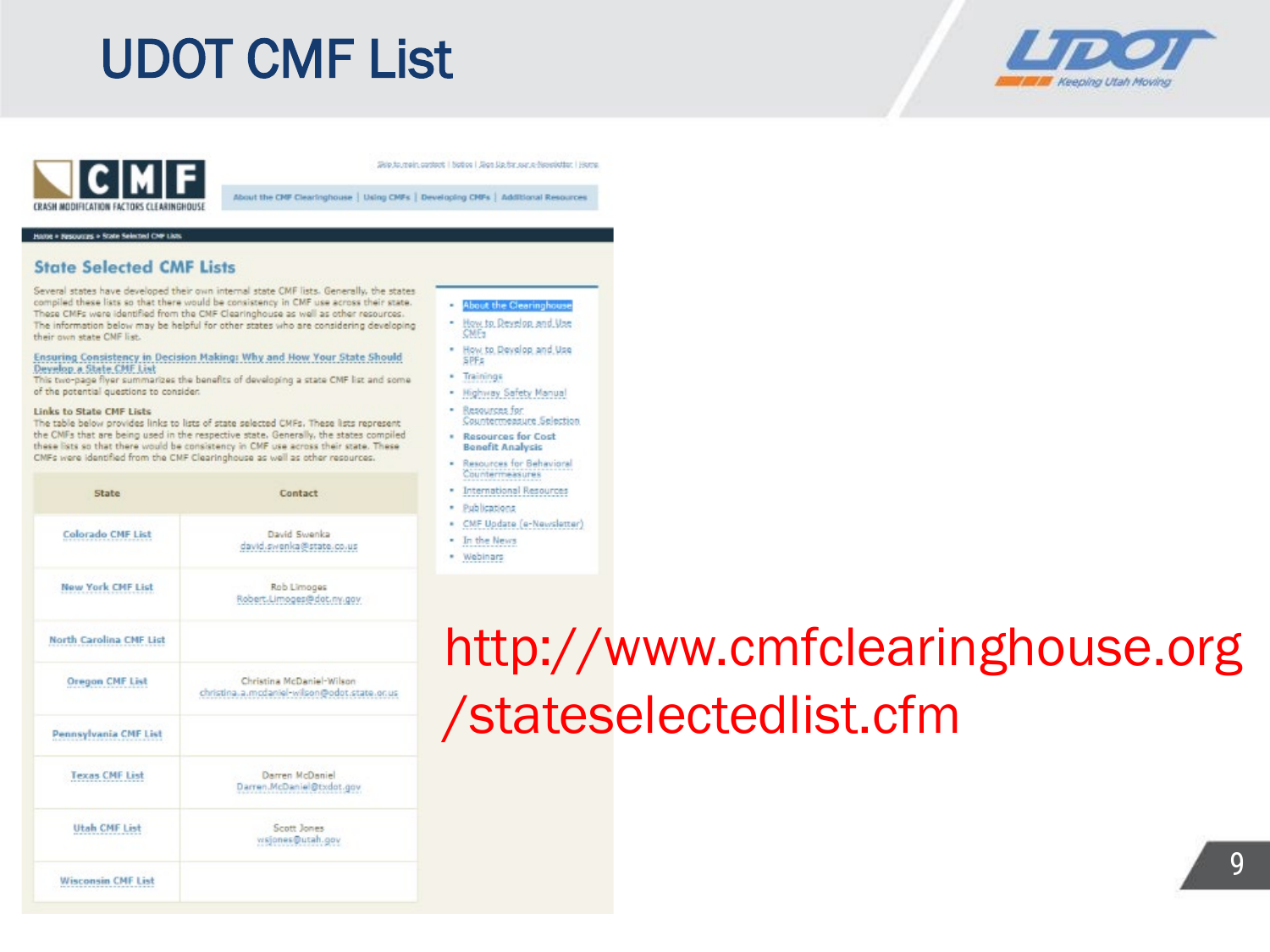## Researcher vs. Practitioner



#### Researcher

- Seeks facts
- Develop tools to investigate unknowns
- Investigate all known conditions
- Find new conditions
- Develop new tools
- Suggest further study

## **Practitioner**

• How do I get the job done?